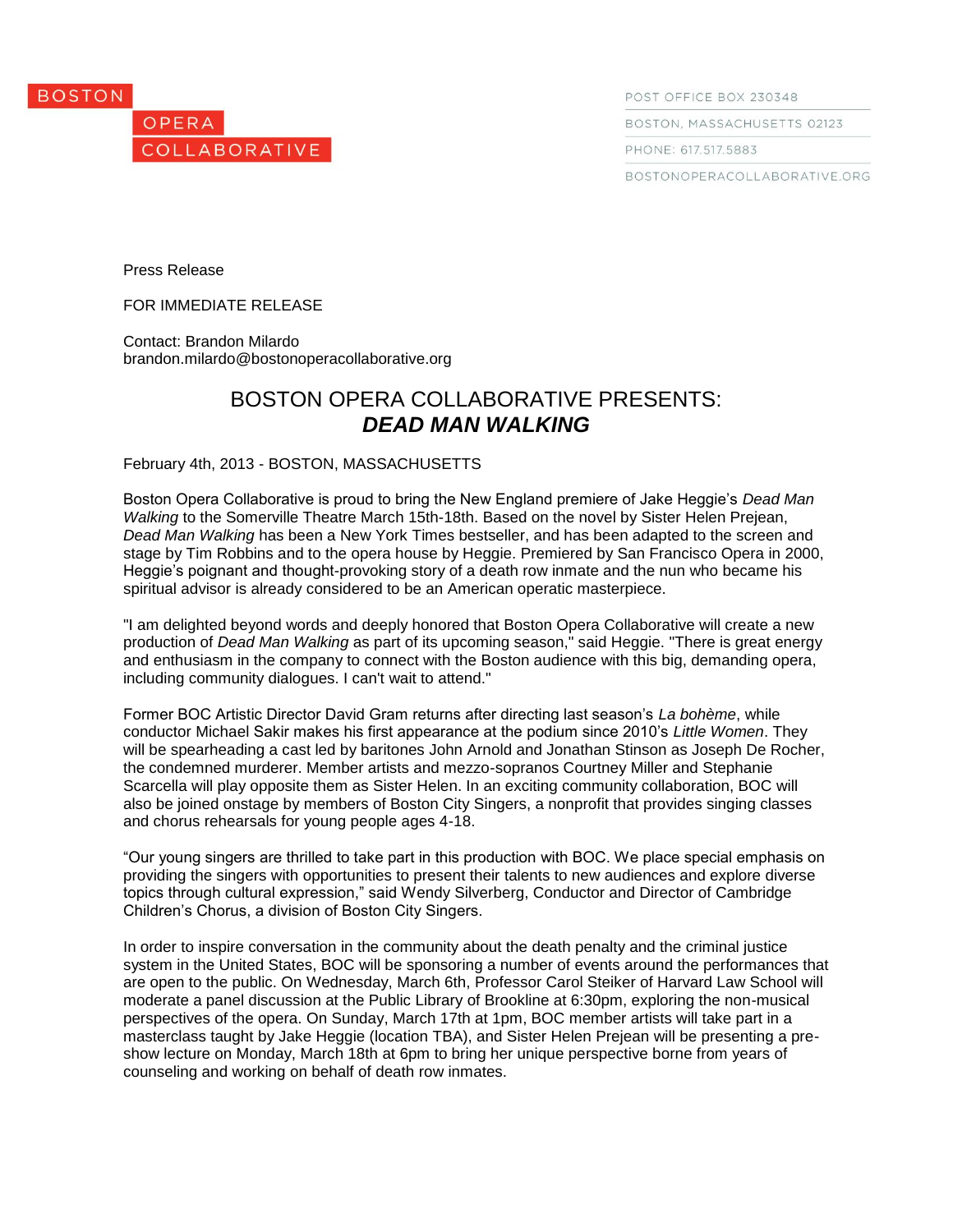## PERFORMANCE DETAILS

*DEAD MAN WALKING*

*Sung in English with English supertitles* Music by Jake Heggie Libretto by Terrence McNally Based on the novel by Sister Helen Prejean This opera was commissioned by the San Francisco Opera March 15th-18th, 2013 Somerville Theatre 55 Davis Square, Somerville Friday, Saturday, and Monday performances begin at 7:30pm. Sunday performance begins at 3pm. Tickets: \$25 GA / \$20 Senior (65+) / \$15 Student with valid ID. Tickets are available online at our website or in person at the Somerville Theatre box office from 4pm-8pm.

**DIRECTORS Director:** David Gram **Music Director:** Michael Sakir

### CAST

**Joseph De Rocher:** John Arnold, Jonathan Stinson **Sister Helen:** Courtney Miller\*, Stephanie Scarcella\* **Sister Rose:** Sarita Lilly, Christine Teeters\* **Joseph's Mother:** Oriana Dunlop\*, Felicia Plunkett\* **Father Grenville:** David Hamilton **Owen Hart:** Nathan Owen\* **Kitty Hart:** Allison Provaire\* **Howard Boucher:** Brendan P. Buckley\* **Jade Boucher:** Alexandra Dietrich\* **Sister Lillianne:** Erika Mitchell **Sister Catherine:** Jessica Jacobs\* **George Benton:** Evan Ross **Older Half Brother:** Morgan Chalue **Younger Half Brother:** TBD **1st Mother:** Holly Seebach\* **2nd Mother:** Leah Hungerford\* **Prison Guard #1:** Brandon Martinez\* **Prison Guard #2:** Brandon Milardo\* **Motor Cop:** Samuel Bowen\* **Chorus:** Samuel Bowen\*, Morgan Chalue, Elizabeth Eyerer, Margaret Felice\*, Ian Garvie, Leah Hungerford\*, Jessica Jacobs\*, Adrian Jones, Shannon Rose McAuliffe, Erika Mitchell\*, Rebecca Rapoport-Cole, Chris Schroeder\*, Richard Scott\*, Holly Seebach\*, Julia Snowden\*, William Hicks, Laura Webb **Children's Chorus:** Boston City Singers

\*BOC Member Artist